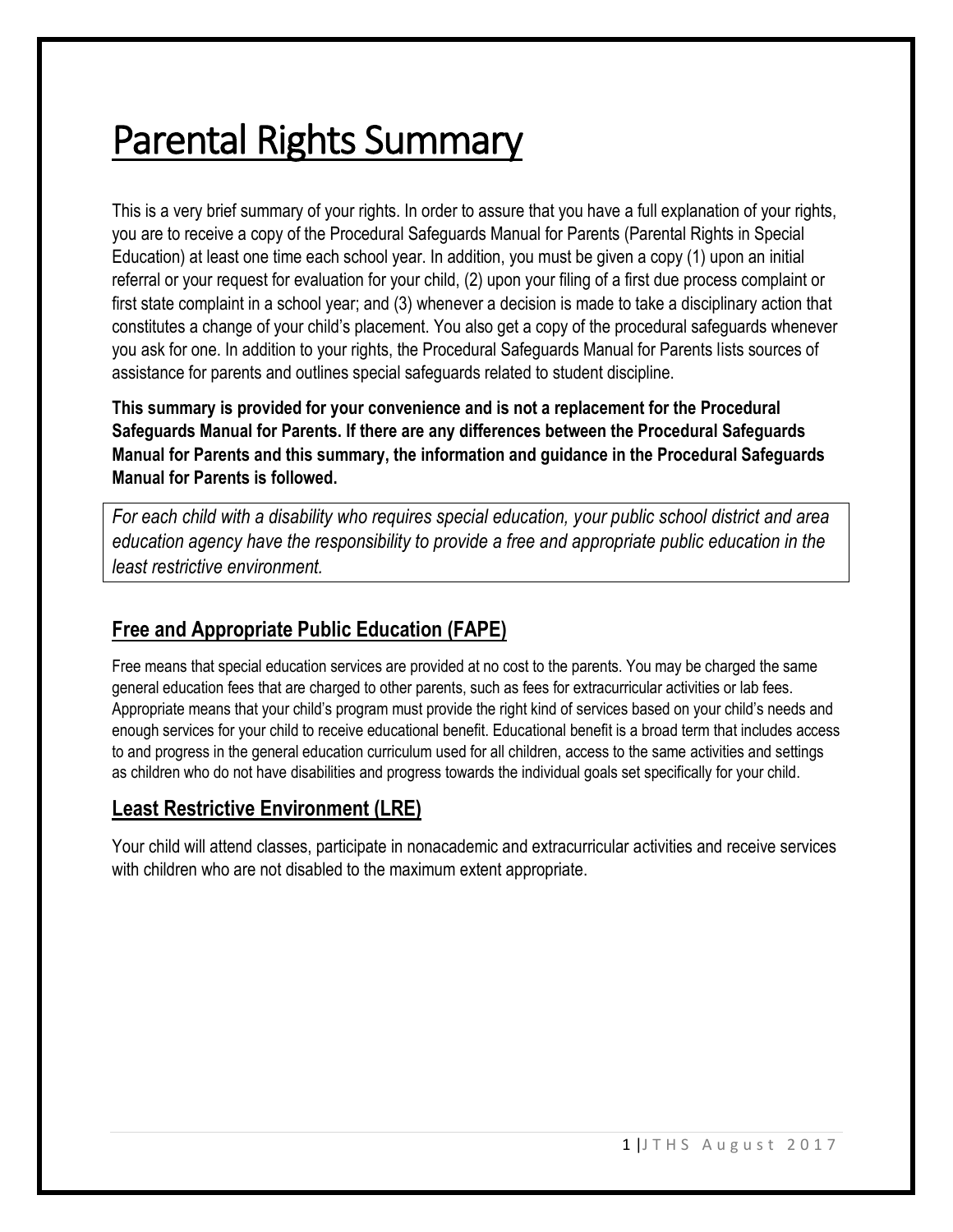## **Parental Rights**

FAPE and LRE for your child are protected by rights you have as parents. These parental rights are referred to as procedural safeguards and they assure that you have an important role in planning and decision-making for your child. These safeguards include:

## **Participation rights:**

- 1. You have the right to provide information for your child's evaluation,
- 2. You have the right to be a member of any group that makes decisions regarding the educational placement of your child, and
- 3. You have the right to participate in meetings related to your child's identification, evaluation, educational placement and the provision of FAPE.

## **Notice rights:**

- 1. You have the right to be receive written notification in a timely manner of meetings related to your child's identification, evaluation, educational placement and the provision of FAPE,
- 2. Invite others to participate in the meetings such as teacher, translator, educational advocate or anyone who you would provide information regarding the child to the IEP team,
- 3. You have the right to be informed of any proposed changes in your child's identification, evaluation, educational placement and the provision of FAPE,
- 4. You have the right to be informed of any refusal by the school or LEA to make changes that you have requested in your child's identification, evaluation, educational placement, and the provision of FAPE, and
- 5. You have the right to receive notices in a manner and language you can understand.

## **Consent rights:**

- 1. You have the right to give, withhold or withdraw your consent to an evaluation to determine if your child is eligible for special education services. Your consent to an evaluation may be withdrawn before the evaluation is completed.
- 2. You have the right to give, withhold or withdraw your consent to reevaluations of your child. Your consent to a reevaluation may be withdrawn before the reevaluation is completed.
- 3. You have the right to give, withhold or withdraw your consent for your child's initial placement in special education. Your consent to an initial placement may be withdrawn before the placement is made.
- 4. You have the right to give, withhold or withdraw your consent for billing insurance providers (e.g., Medicaid) to pay for special education and related services. Your consent for insurance billing may be withdrawn at any time.
- 5. You have the right to withdraw your consent for continued special education and related services for your child. This must be done in writing.